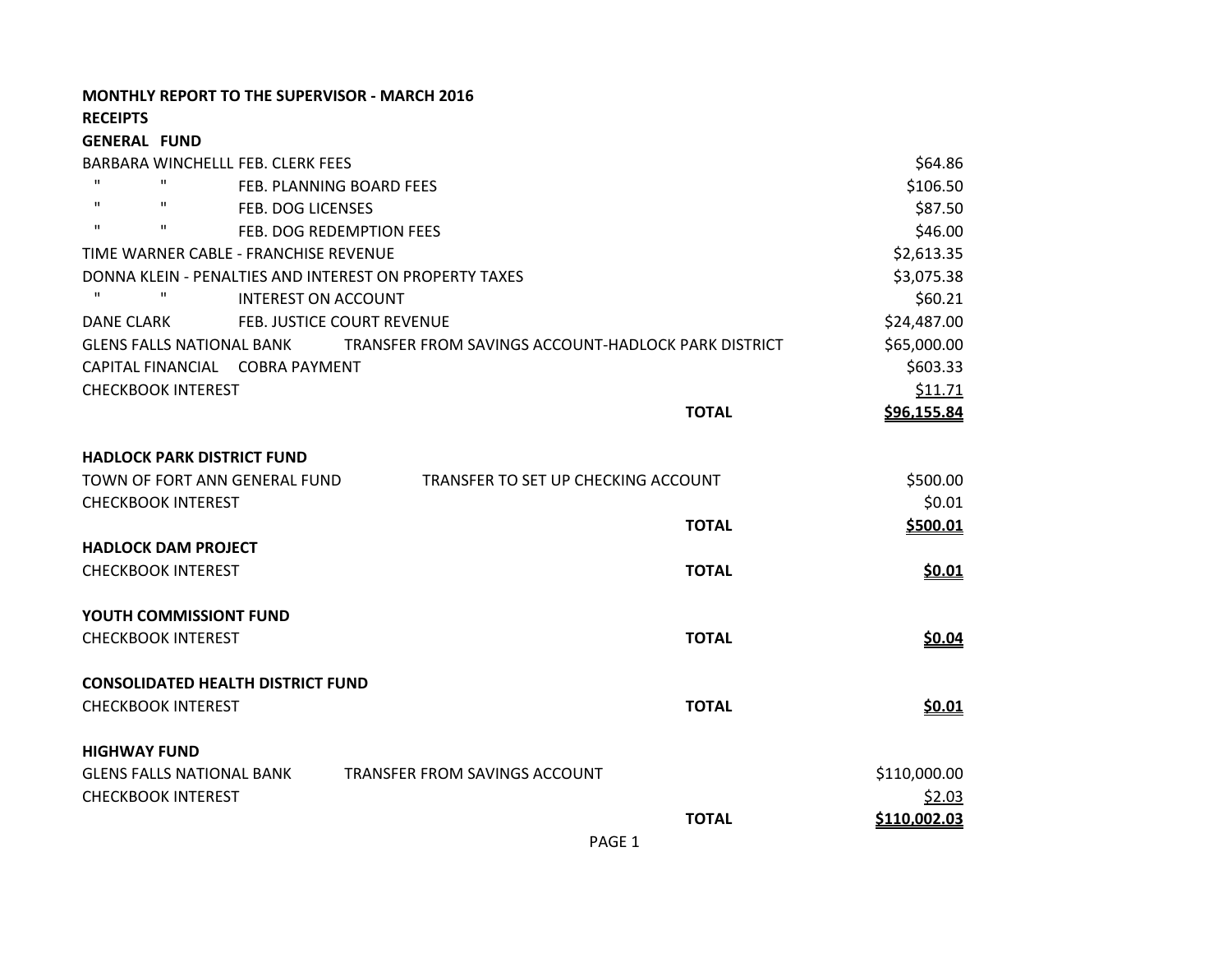| <b>GENERAL FUND SAVINGS ACCOUNT</b>             |                                                                              |                |                           |             |
|-------------------------------------------------|------------------------------------------------------------------------------|----------------|---------------------------|-------------|
| <b>INTEREST ON ACCOUNT</b>                      |                                                                              | <b>TOTAL</b>   | <u>\$31.14</u>            |             |
| <b>HADLOCK PARK DISTRICT SAVINGS ACCOUNT</b>    |                                                                              |                |                           |             |
|                                                 | TOWN OF FORT ANN GENERAL FUND SAVINGS ACCOUNT-TRANSFER TO SET UP NEW ACCOUNT |                | \$220,881.32              |             |
| <b>INTEREST ON ACCOUNT</b>                      |                                                                              |                | \$5.13                    |             |
|                                                 |                                                                              | <b>TOTAL</b>   | \$220,886.45              |             |
| <b>HIGHWAY FUND SAVINGS ACCOUNT</b>             |                                                                              |                |                           |             |
| NYS THRUWAY AUTHORITY                           | <b>2015 CHIPS REVENUE</b>                                                    |                | \$193,112.19              |             |
| <b>INTEREST ON ACCOUNT</b>                      |                                                                              |                | 38.42                     |             |
|                                                 |                                                                              | <b>TOTAL</b>   | \$193,150.61              |             |
| <b>TRUST &amp; AGENCY FUND</b>                  | <b>HIGHWAY</b>                                                               | <b>GENERAL</b> |                           |             |
| <b>NYS RETIREMENT</b>                           | \$800.09                                                                     | \$<br>614.11   |                           |             |
| HEALTH & DENTAL INSURANCE                       | \$753.20                                                                     | \$<br>134.50   |                           |             |
| <b>STATE TAX</b>                                | \$1,503.80                                                                   | \$<br>499.90   |                           |             |
| <b>FEDERAL TAX</b>                              | \$3,579.00                                                                   | \$<br>1,443.00 |                           |             |
| <b>FICA</b>                                     | \$5,068.38                                                                   | \$<br>3,624.54 |                           |             |
| <b>CHILD SUPPORT</b>                            | \$490.00                                                                     | \$             |                           |             |
| <b>CREDIT UNION</b>                             | \$665.00                                                                     | \$<br>964.00   |                           |             |
| <b>AFLAC</b>                                    | \$117.65                                                                     | 64.80          |                           |             |
| <b>TOTALS</b>                                   | \$12,977.12                                                                  | \$<br>7,344.85 |                           |             |
| <b>CHECKBOOK INTEREST</b>                       |                                                                              | \$<br>0.17     |                           |             |
|                                                 |                                                                              | <b>TOTAL</b>   | \$20,322.14               |             |
| <b>DISBURSEMENTS</b>                            |                                                                              |                |                           |             |
| <b>GENERAL FUND</b>                             |                                                                              |                | <b>HIGHWAY FUND-O/V</b>   |             |
| TOWN OF FORT ANN JUSTICE CRT                    | <b>PETTY CASH</b>                                                            | \$200.00       | ABSTRACT                  | \$1,829.30  |
| HADLOCK PARK DISTRICT - TRANSFER TO NEW ACCOUNT |                                                                              | \$500.00       | <b>HEALTH INSURANCE</b>   | \$338.80    |
| PAYROLL                                         |                                                                              | \$23,749.63    | <b>TOTAL</b>              | \$2,168.10  |
| <b>TOWN SHARE FICA</b>                          |                                                                              | \$1,812.27     |                           |             |
| <b>TOWN BOARD EXPENSE</b>                       |                                                                              | \$302.40       | <b>HIGHWAY FUND - T/W</b> |             |
| <b>JUSTICE COURT EXPENSE</b>                    |                                                                              | \$208.95       | <b>PAYROLL</b>            | \$33,658.68 |
| <b>SUPERVISORS EXPENSE</b>                      |                                                                              | \$325.75       | <b>TOWN SHARE FICA</b>    | \$2,534.19  |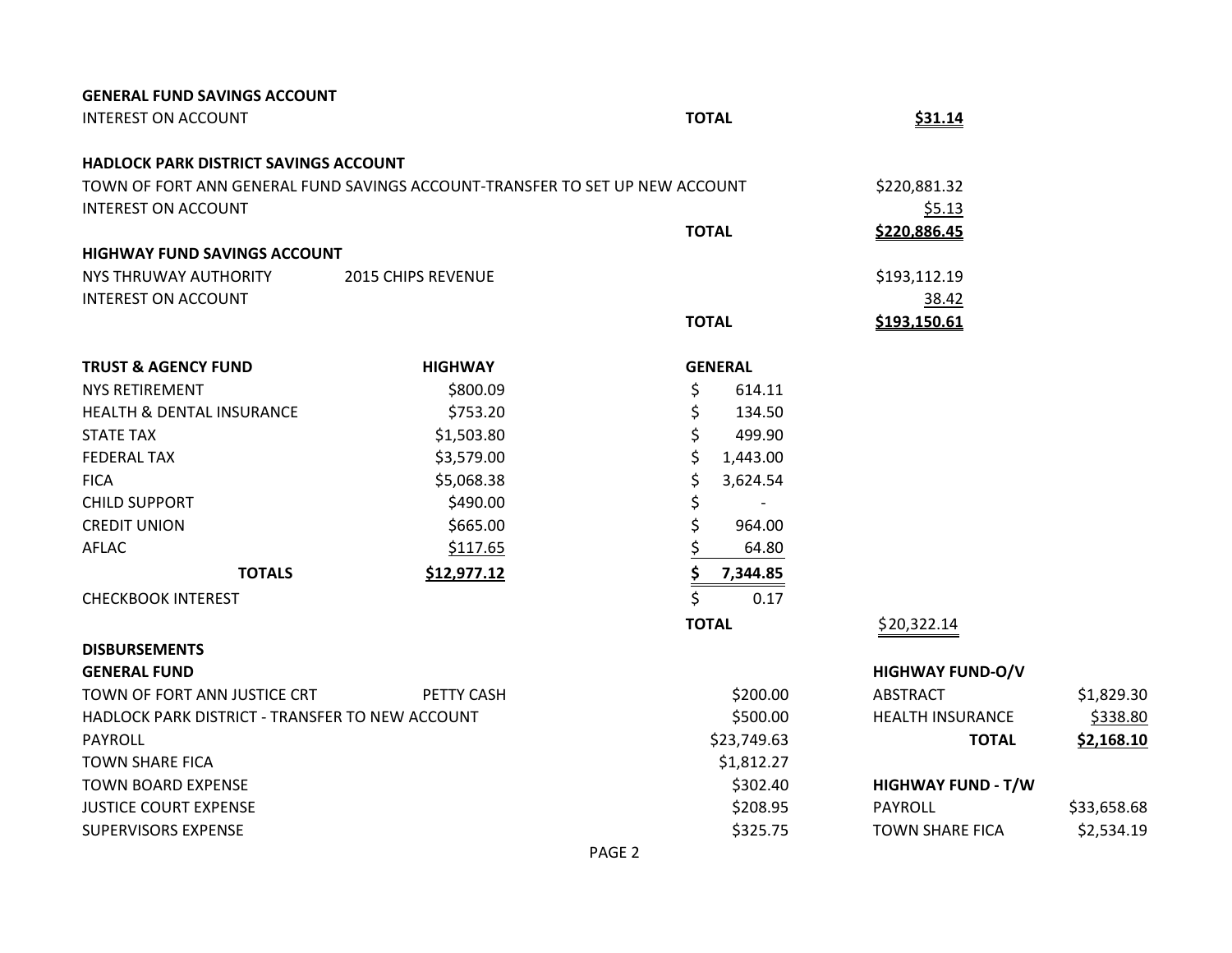| <b>TAX COLLECTORS EXPENSE</b>                                     |                        | \$84.46       | <b>ABSRACT</b>                 |    | \$15,740.38 |
|-------------------------------------------------------------------|------------------------|---------------|--------------------------------|----|-------------|
| <b>ASSESSORS EXPENSE</b>                                          |                        | \$2,366.00    | <b>BAN-PRINCIPAL</b>           |    | \$41,500.00 |
| <b>TOWN CLERKS EXPENSE</b>                                        |                        | \$346.00      | <b>BAN-INTEREST</b>            |    | \$661.30    |
| <b>ATTORNEY EXPENSE</b>                                           |                        | \$3,390.00    | <b>TOTAL</b>                   |    | \$94,094.55 |
| <b>BUILDINGS EXPENSE</b>                                          |                        | \$4,157.50    |                                |    |             |
| <b>CENTRAL COMMUNICATIONS</b>                                     |                        | \$349.53      | <b>TOTAL HIGHWAY</b>           |    | \$96,881.32 |
| <b>CENTRAL MAILINGS</b>                                           |                        | \$636.29      | <b>TRUST &amp; AGENCY FUND</b> |    |             |
| UNALLOCATED INSURANCE                                             |                        | \$2,688.50    | <b>FICA</b>                    |    | \$8,692.92  |
| <b>SAFETY INSPECTION EXPENSE</b>                                  |                        | \$48.76       | <b>STATE TAX</b>               | \$ | 2,003.70    |
| FIRE COMPANY - FUEL                                               |                        | \$66.78       | <b>FEDERAL TAX</b>             | \$ | 5,022.00    |
| HIGHWAY SUPERINTENDENT EXPENSE                                    |                        | \$48.81       | <b>HEALTH INSURANCE</b>        | \$ | 887.70      |
| <b>STREET LIGHTS</b>                                              |                        | \$214.53      | <b>CREDIT UNION</b>            | Ś  | 1,629.00    |
| RECREATION EXPENSE FISHING DERBY                                  |                        | \$226.00      | <b>CHILD SUPPORT</b>           | \$ | 490.00      |
| PLANNING BOARD EXPENSE                                            |                        | \$1,202.39    | <b>AFLAC</b>                   | \$ |             |
| <b>HEALTH INSURANCE</b>                                           |                        | \$75.32       | <b>RETIREMENT</b>              |    | 1,414.20    |
| <b>HADLOCK EXPENSES</b>                                           |                        | \$49,390.46   | <b>TOTAL</b>                   |    | 20,139.52   |
|                                                                   |                        | \$92,390.33   |                                |    |             |
| <b>HADLOCK PARK DISTRICT</b>                                      | <b>TOTAL</b>           | \$0.00        |                                |    |             |
| <b>HADLOCK DAM PROJECT</b>                                        | <b>TOTAL</b>           | \$0.00        |                                |    |             |
| YOUTH COMMISSION FUND                                             | <b>TOTAL</b>           | \$0.00        |                                |    |             |
| <b>CONSOLIDATED HEALTH</b>                                        | <b>TOTAL</b>           | \$0.00        |                                |    |             |
| <b>GENERAL FUND SAVINGS ACCOUNT</b>                               |                        |               |                                |    |             |
| HADLOCK PARK DISTRICT SAVINGS ACCOUNT - TRANSFER TO ACCOUNT TOTAL |                        | \$220,881.32  |                                |    |             |
| <b>HADLOCK PARK DISTRICT SAVINGS ACCOUNT</b>                      |                        |               |                                |    |             |
| TRANSFER TO TOWN OF FORT ANN GENERAL FUND                         | <b>TOTAL</b>           | \$65,000.00   |                                |    |             |
| <b>HIGHWAY FUND SAVINGS ACCOUNT</b>                               | <b>TOTAL</b><br>PAGE 3 | <u>\$0.00</u> |                                |    |             |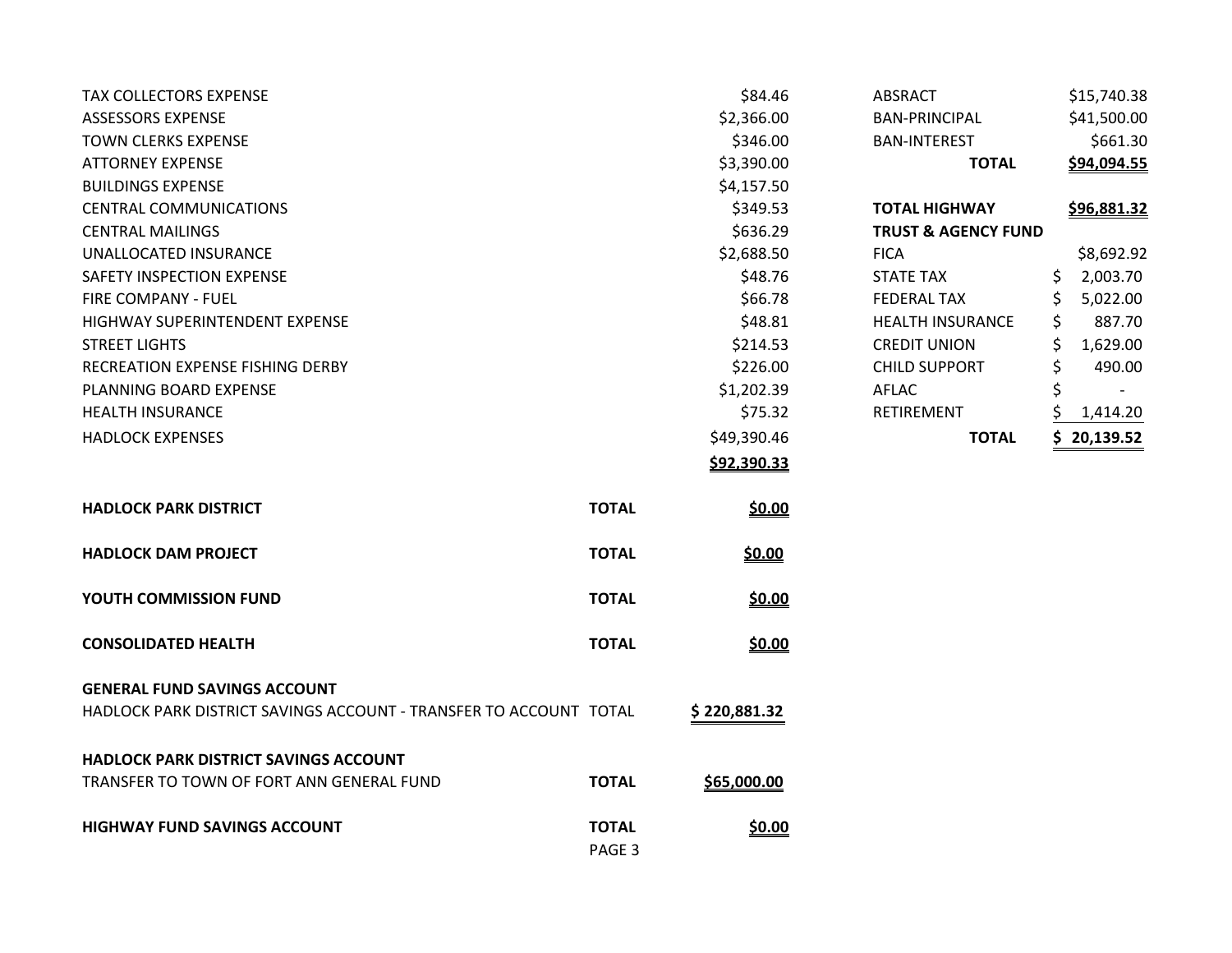# **CHECKBOOK BALANCES**

| <b>GENERAL FUND</b>    |              | <b>HADLOCK PARK DISTRICT FUND</b>   |    |                 |  |
|------------------------|--------------|-------------------------------------|----|-----------------|--|
| <b>BALANCE 2/29/16</b> | \$186,173.22 | <b>BALANCE 2/29/16</b>              |    | \$0.00          |  |
| <b>REC</b>             | 96,155.84    | <b>REC</b>                          |    | \$500.01        |  |
|                        | \$282,329.06 |                                     |    | \$500.01        |  |
| <b>DISB</b>            | 92,390.46    | <b>DISB</b>                         |    | \$0.00          |  |
| <b>BALANCE 3/31/16</b> | \$189,938.60 | <b>BALANCE 3/31/16</b>              |    | <u>\$500.01</u> |  |
|                        |              |                                     |    |                 |  |
| <b>HIGHWAY FUND</b>    |              | <b>CONSOLIDATED HEALTH DISTRICT</b> |    |                 |  |
| <b>BALANCE 2/29/16</b> | \$42,930.50  | <b>BALANCE 2/29/16</b>              | \$ | 862.74          |  |
| <b>REC</b>             | \$110,002.03 | <b>REC</b>                          | Ś. | 0.01            |  |

| RFC.                   | 0.01   |
|------------------------|--------|
|                        | 862.75 |
| <b>DISB</b>            | \$0.00 |
| <b>BALANCE 3/31/16</b> | 862.75 |

### **YOUTH COMMISSION FUND TRUST & AGENCY FUND**

| <b>BALANCE 2/29/16</b> | S  | 1,006.02 |
|------------------------|----|----------|
| <b>REC</b>             | Ś. | 0.04     |
|                        | S. | 1,006.06 |
| <b>DISB</b>            |    | \$0.00   |
| <b>BALANCE 3/31/16</b> | Ś  | 1,006.06 |

DISB \$96,262.65 BALANCE 3/31/16 \$ 56,669.88

 $$152,932.53$ 

| <b>BALANCE 2/29/16</b> | \$ | 239.68 |
|------------------------|----|--------|
| <b>REC</b>             | \$ | 0.01   |
|                        | Ś  | 239.69 |
| <b>DISB</b>            |    | \$0.00 |
| <b>BALANCE 3/31/16</b> | Ś  | 239.69 |

| <b>BALANCE 2/29/16</b> | 1,006.02 | <b>BALANCE 2/29/16</b> | \$349.79    |
|------------------------|----------|------------------------|-------------|
| REC.                   | 0.04     | <b>REC</b>             | \$20,322.14 |
|                        | 1,006.06 |                        | \$20,671.93 |
| disb                   | \$0.00   | <b>DISB</b>            | \$20,139.52 |
| <b>BALANCE 3/31/16</b> | 1,006.06 | <b>BALANCE 3/31/16</b> | \$532.41    |

## **HADLOCK DAM PROJECT SAVINGS ACCOUNT BALANCES**

| <b>BALANCE 2/29/16</b> | 239.68 | <b>GENERAL FUND</b> | \$610,988.82 |
|------------------------|--------|---------------------|--------------|
| REC.                   | 0.01   | <b>HADLOCK PARK</b> | \$220,886.45 |
|                        | 239.69 | <b>HIGHWAY FUND</b> | \$961,406.11 |
| disb                   | \$0.00 | <b>LOSAP</b>        | \$27,600.18  |

RICHARD F. MOORE, SUPERVISOR 4/11/2016

\_\_\_\_\_\_\_\_\_\_\_\_\_\_\_\_\_\_\_\_\_\_\_\_\_\_\_\_\_\_